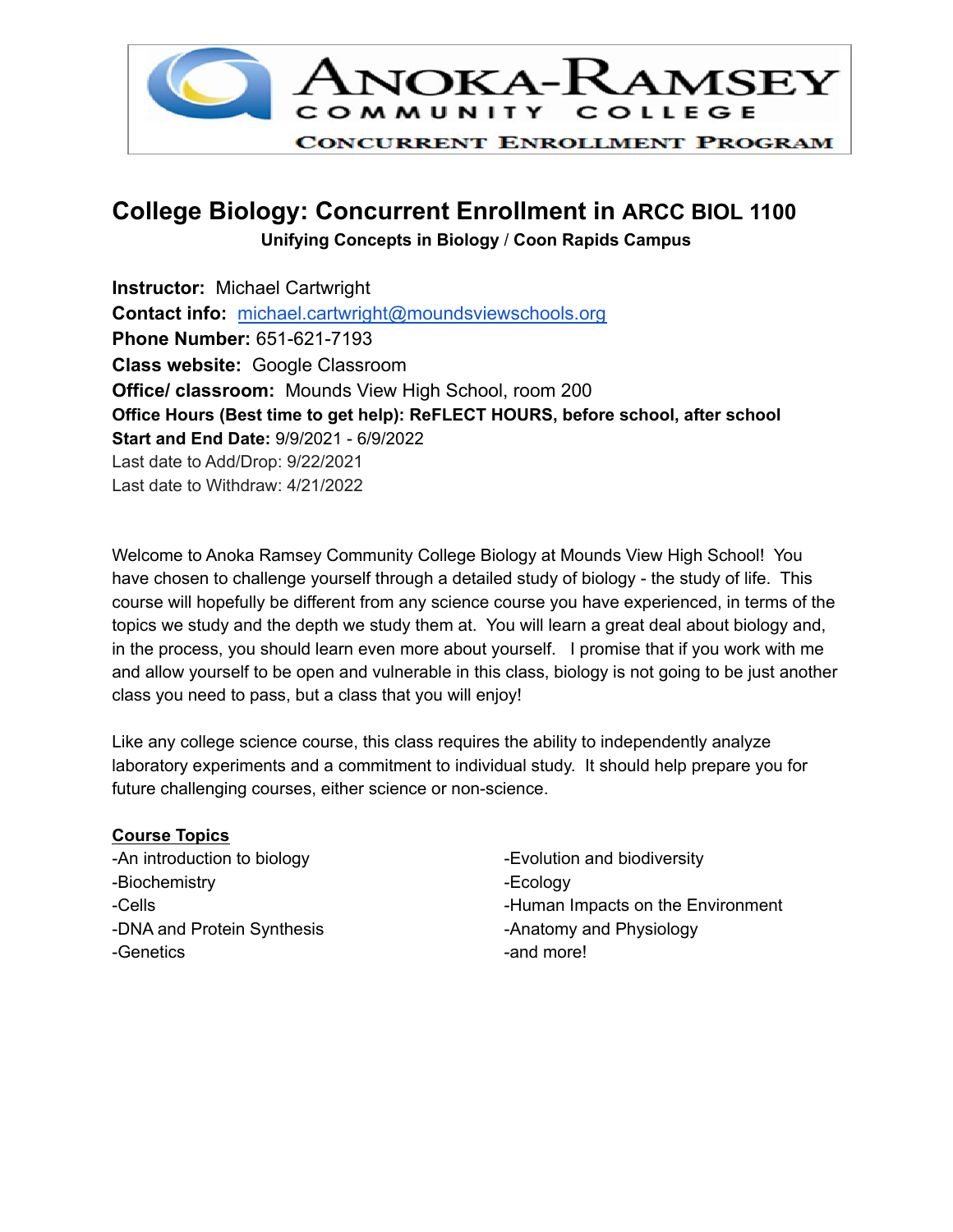

 **Academic dishonesty** will not be tolerated. You will be evaluated on your performance, not on work someone else has done. See MVHS Student Handbook (and ARCC Student Code of Conduct) for further details.

 *Note*: *In addition to MVHS consequences, all acts of cheating and plagiarism will be reported to Anoka Ramsey Community College's Dean of Educational Services. You will then be subjected* to sanctions outlined in the Student Code of Conduct and a record of the incident will go in your  *permanent academic file.*

 **Grading:** Your semester grade will be determined as follows: <20% - **Practice:** (practice questions, other assignments, select quizzes) >80% - **Performance:** (includes the following) Unit Assessments (tests, quizzes) Presentations / Projects Laboratory activities and reports Final Semester Test

## **Grading Scale:**

- In this course, we use equal interval grading to assess student progress (PBL).
- The purpose of the equal interval scale is to encourage proficiency rather than the accumulation of points and to support student growth over the course of the semester.

| <b>Individual Assignment Grade Configuration</b> |                                                                                    |  |  |
|--------------------------------------------------|------------------------------------------------------------------------------------|--|--|
| <b>Gradebook Entry</b>                           | <b>Description</b>                                                                 |  |  |
| 4                                                | <b>Mastery</b><br>Went beyond the basic requirements for proficiency               |  |  |
| 3                                                | <b>Proficiency</b><br>Met all the basic requirements for proficiency.              |  |  |
| $\overline{2}$                                   | <b>Developing</b><br>Met some basic requirements for proficiency                   |  |  |
| 1                                                | <b>Limited Understanding</b><br>Met very few basic requirements for proficiency.   |  |  |
| 0                                                | <b>Insufficient Evidence</b><br>Didn't show enough work to demonstrate proficiency |  |  |
| M                                                | <b>Missing</b><br><b>Evidence of Proficiency</b>                                   |  |  |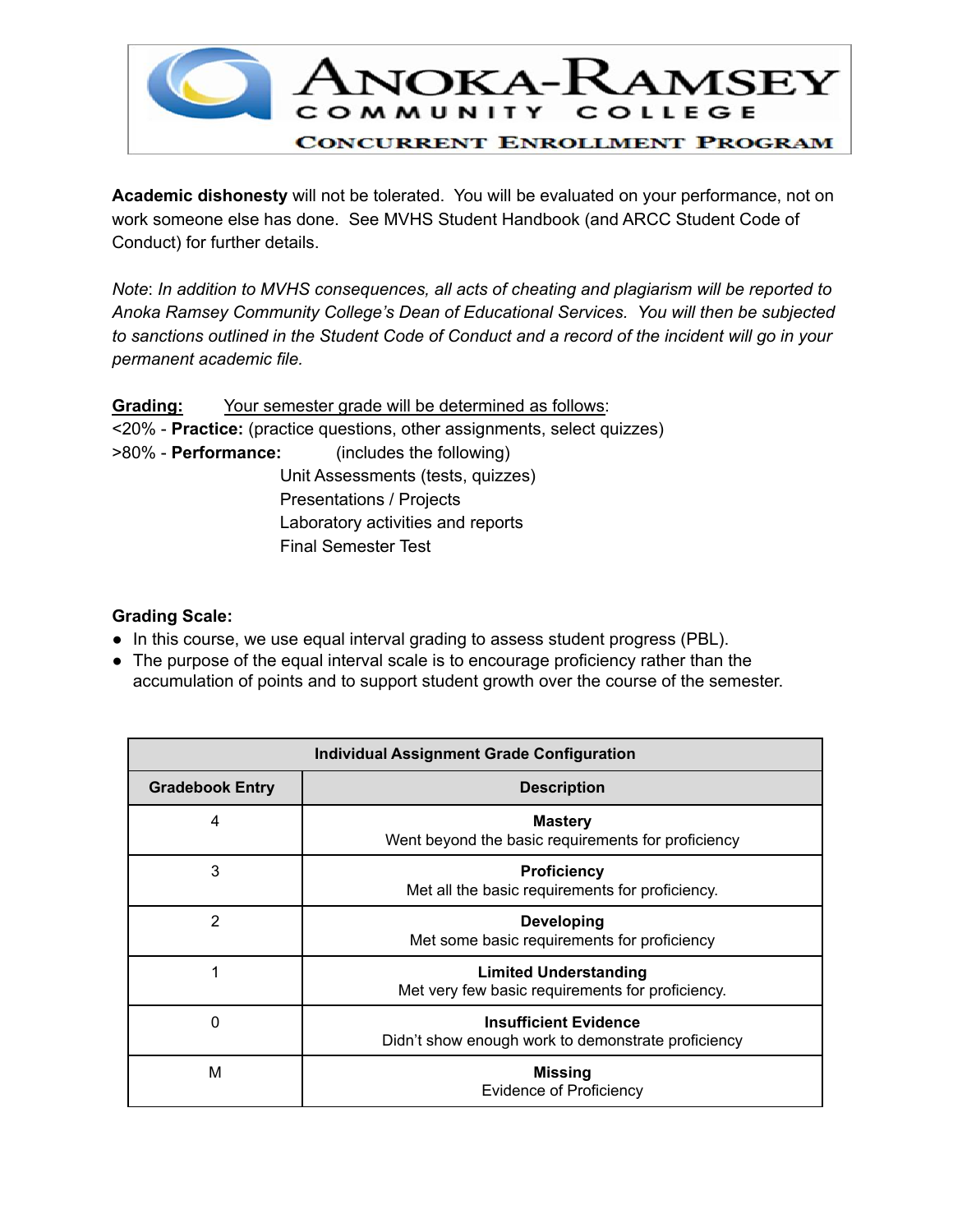

| A    | 3.40 | 4.00 |
|------|------|------|
| А-   | 3.20 | 3.39 |
| B+   | 3.01 | 3.19 |
| B    | 2.59 | 3.00 |
| B-   | 2.45 | 2.58 |
| $C+$ | 2.24 | 2.44 |
| C    | 2.11 | 2.23 |
| C-   | 2.00 | 2.10 |
| D+   | 1.84 | 1.99 |
| D    | 1.67 | 1.83 |
| D-   | 1.50 | 1.66 |
| ı    | 0.00 | 1.49 |

# **ARCC Biology Relearning Opportunity Policy**

 Grades communicate academic achievement based on performance (tests, quizzes, projects, presentations, reports, etc.) for this class. Practice such as class work, learning experiences, and teacher feedback will prepare you for these tasks. However, when a score on a practice assessment, for example, does not represent accurately what you know, understand, and can do, a relearning plan will be developed. Relearning plans are designed to give you a relearning opportunity in an assessment that was designed for you to master prior to the unit test. The score on any retake will replace your score on the original assessment.

The following tests/tasks in this class are eligible for a retake if necessary

- --Quizzes (2nd score will replace 1st);
- --Select portions of labs, projects, and other class activities/assignments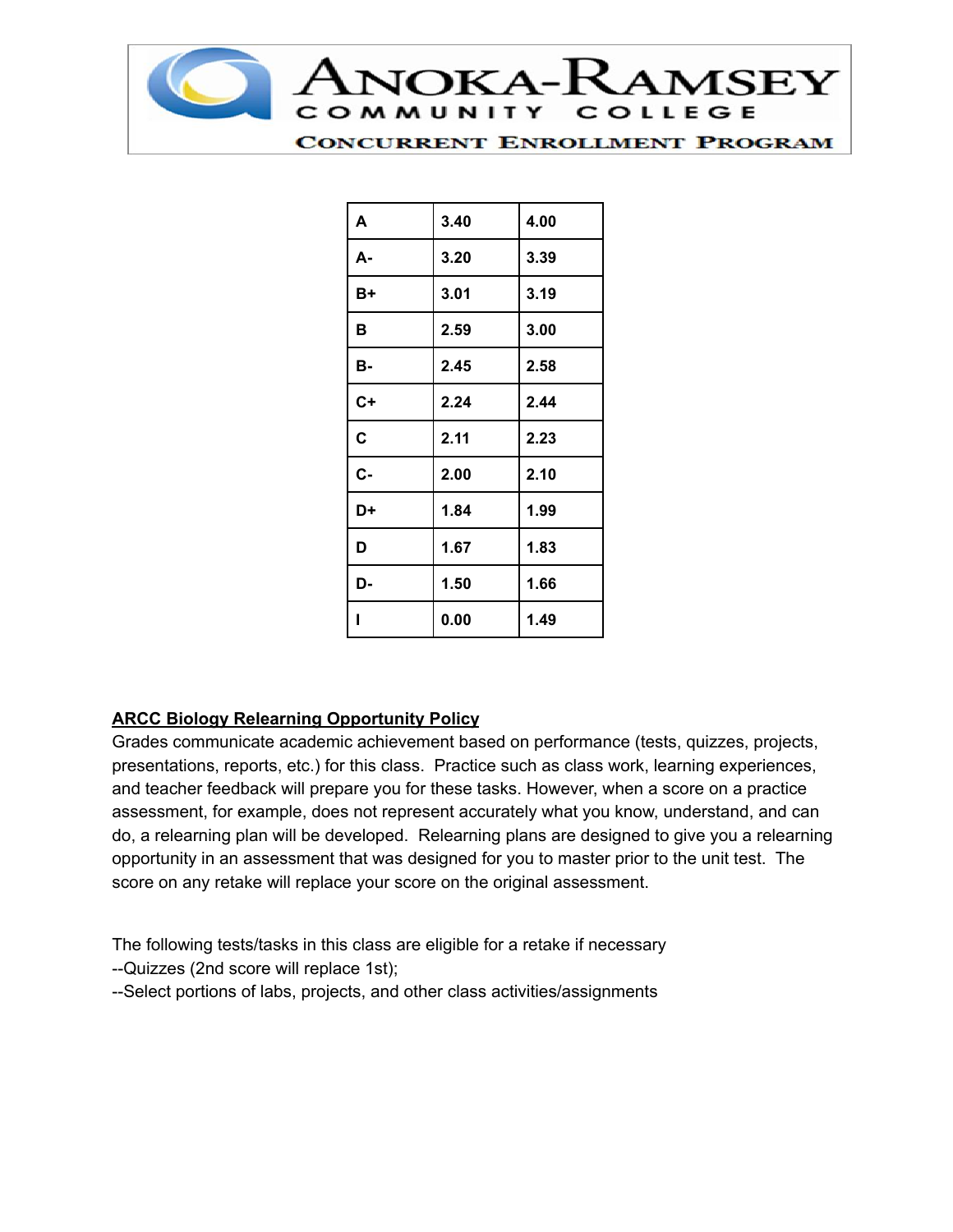

The following items in this class are **NOT** eligible for a retake:

- --Unit Tests\*
- --Presentations
- --Semester Final Exams

\*One Unit test per semester may be retaken.

### **Work Turn-In Policy**

 All work turned in on or before the **DUE DATE** will be eligible for full credit. Any work turned in before the **DEADLINE** may be assessed a 10% late penalty. Unless otherwise notified, the DEADLINE will be the date of the unit test. Any work turned in after the DEADLINE is not eligible for credit.

### **Expected Homework**

 As this is a college course and you are receiving college credit, we will need to maintain the pace/rigor equivalent to the same course at Anoka Ramsey Community College even though we may be in an online/hybrid school situation.

 As is traditional with college courses, you should expect homework each night. This will include learning from a variety of resources.

 Success in this course will be directly related to reading comprehension and mastery, as well as  work completion. *Keeping up with assigned reading/work will be crucial to your success.*

### **Absences/ Make-up work**

 If you have an excused absence, you should attempt to catch up as soon as possible. Please review the MVHS handbook on policies for absences and make-up work. Although everything we do in class may not be on Google Classroom, please check Google Classroom to see posted assignments.

### **Assistance**

 If you need to make something up or come in for help, please come in sooner rather than later! I am available most days before and after school. If needed, we can also set up a Google Meet.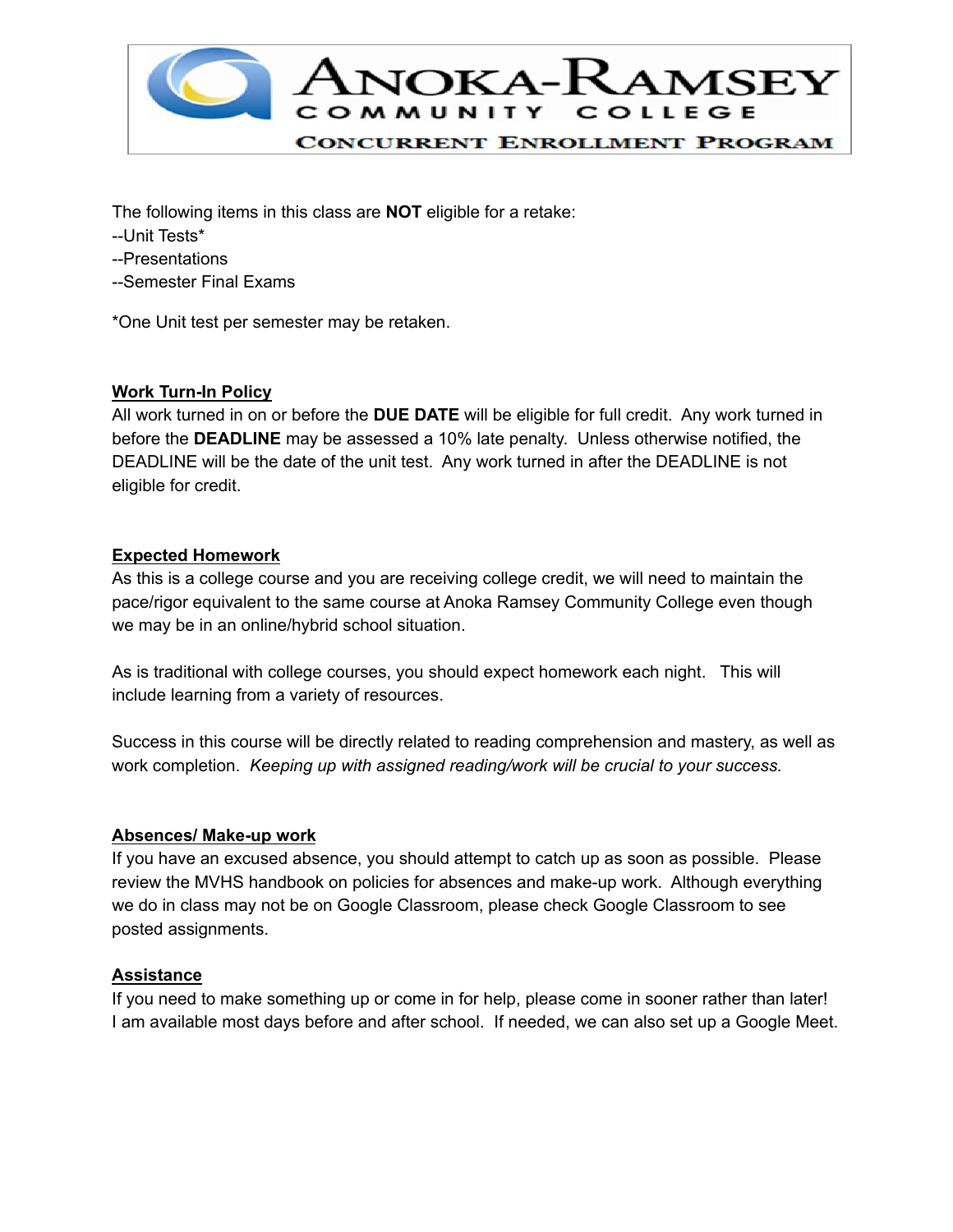

### **Study together**!

 Learning is a social process, and studying in groups can be beneficial. Call / email / zoom/google meet / facetime / text / tweet / instagram/ snap etc. with your fellow students to ask for help or study with them! I am happy to help you as well, but I want you to remember the importance of human interaction in your education. In one way or another, get your questions answered, get help, and stay caught up!

 A word of caution… remember when working together to teach, not tell. If someone is asking for help, teach them the information, as opposed to telling them the answer.

 **Please note**: I am responsible for meeting the requirements of both Mounds View Public Schools and Anoka Ramsey Community College. I reserve the right to change the course or my policies to meet the requirements of one or both of the aforementioned parties at any time.

# **Course Information**

 Semester Credit Value: **4 Credits (at ARCC)** Required textbook (*provided*): Biology: the Unity and Diversity of Life, 13<sup>th</sup> edition

(Starr, Taggart, Evers, and Starr)

Recommended materials: 3-ring binder, highlighters, colored pens/skinny markers Course description (from ARCC catalog):

 [An] "introductory course designed to teach the process of science as it applies to biology today. Topics in biology that will be covered include heredity, evolution, and ecosystems. Three lecture hours per week and 10 three-hour labs during the semester (or MVHS equivalent)" "This course is not intended for science or allied health majors (at ARCC)."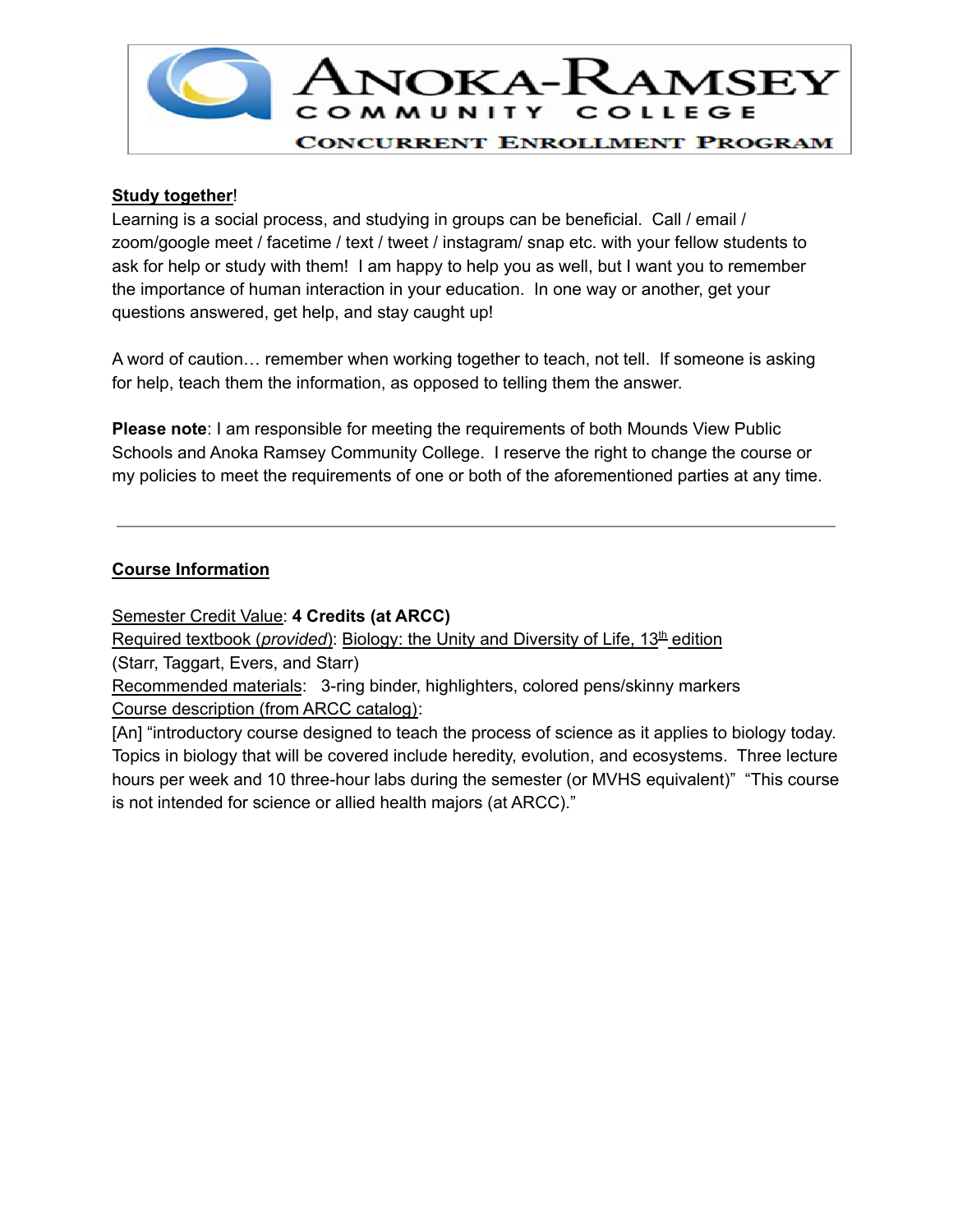

# **Anoka Ramsey Community College Grading Scale**

- **A** 90-100% and met all essential outcomes (see page 2)
- **B** 80-89% and met all essential outcomes
- **C** 70-79% and met all essential outcomes
- **D** 60-69% and met all essential outcomes
- **W** withdrew before the cut off date
- **F** did not withdraw & did not meet criteria for a D

# **Common Course Outline**

- *A. Course Prefix, Number, and Title:* BIOL 1100 Unifying Concepts in Biology  $\Box$ MNTC: No □ Goal Area 3
- *B. Semester Credit Value:* 4
- *C. Prerequisites (must have a grade of C or better):* None
- *D. Recommended Skills, Abilities, or Coursework:* MATH 0240 with a grade of C or better, or the appropriate score on math placement test. Ability to do college level reading and writing as demonstrated by meeting enrollment requirements for ENGL 1121.

# *E. Catalog Description*:

 This is an introductory course designed to teach the process of science as it applies to biology today. Topics in biology that will be covered include heredity, evolution, and ecosystems. This course is not intended for science or allied health majors.

### *F. Course Information*

- 1. Total classroom hours per week: 3 hours
- 2. Total laboratory hours per week: 3 hours
- 3. Total clinical hours per week: 0 hours
- 4. Other (rehearsals, studio, etc.) hours per week: 0 hours
- 5. Additional fee to student: ☒No ☐Yes
- 6. Course is required for which of the following: □AA □AS □AAS □AFA □Certificate ⊠No degree
- 7. Specific degree or certificate names:
-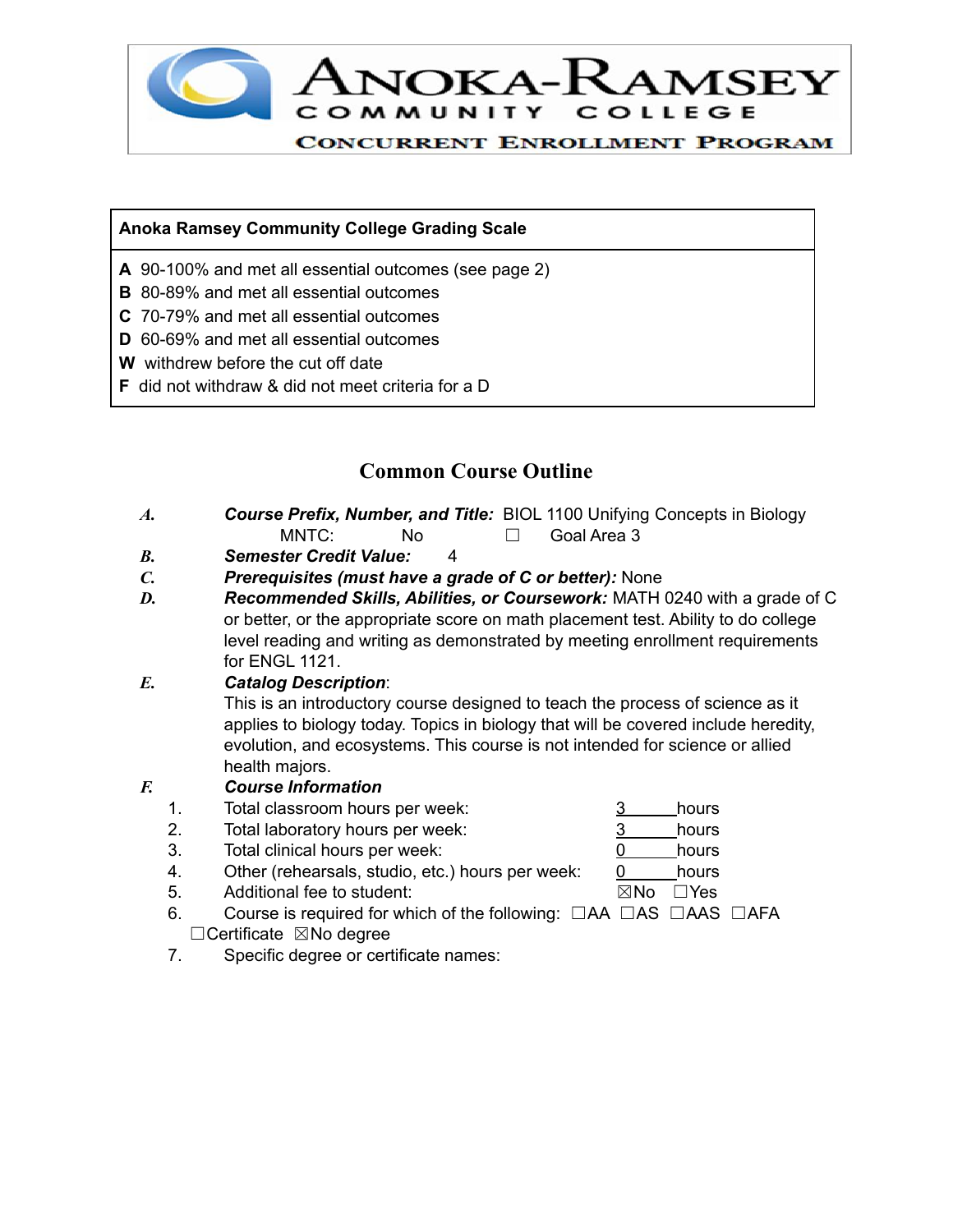

## *G. Learner Outcomes*

- 1. Demonstrate a comprehension of science as a process.
- 2. Formulate a hypothesis, conduct and analyze an experiment, and disseminate the results.
- 3. Explain fundamental concepts related to biological processes.
- 4. Use critical thinking skills to understand, evaluate, and analyze real-life scenarios presenting major biological topics (e.g. case studies).
- 5. Evaluate current examples of hereditary, evolutionary, and ecological processes.

### *H. Major Areas of Course Content*

- 1. Science as a process:
	- a. Experimental design
	- b. Collecting, analyzing, and presenting data
	- c. Critical thinking
- 2. Heredity:
	- a. Cell cycles
	- b. Life cycles
	- c. Genes and proteins
	- d. Inheritance of traits
- 3. Evolution:
	- a. Natural selection
	- b. Speciation and extinction
- 4. Ecosystems:

 Structure and interactions Energy flow Nutrient cycling

#### *I. Minnesota Transfer Curriculum* Goal Area: 3

| Goal Area-if you have<br>more than one goal area,<br>list each in its own cell | <b>Competencies-list the</b><br>letter of each Goal Area<br>competency taught in this<br>course | <b>Learner Outcomes-list the</b><br>numbers of the learner<br>outcomes from G that relate<br>to each of the competencies<br>listed in the adjacent column |
|--------------------------------------------------------------------------------|-------------------------------------------------------------------------------------------------|-----------------------------------------------------------------------------------------------------------------------------------------------------------|
| 3                                                                              | A Scientific Theories                                                                           | 2, 3                                                                                                                                                      |
|                                                                                | <b>B</b> Formulate & Test<br><b>Hypotheses</b>                                                  | 2                                                                                                                                                         |
|                                                                                | C Communicate Findings                                                                          | 2                                                                                                                                                         |
|                                                                                | D Evaluate issues from a<br><b>Natural Science</b><br>Perspective                               | 4, 5                                                                                                                                                      |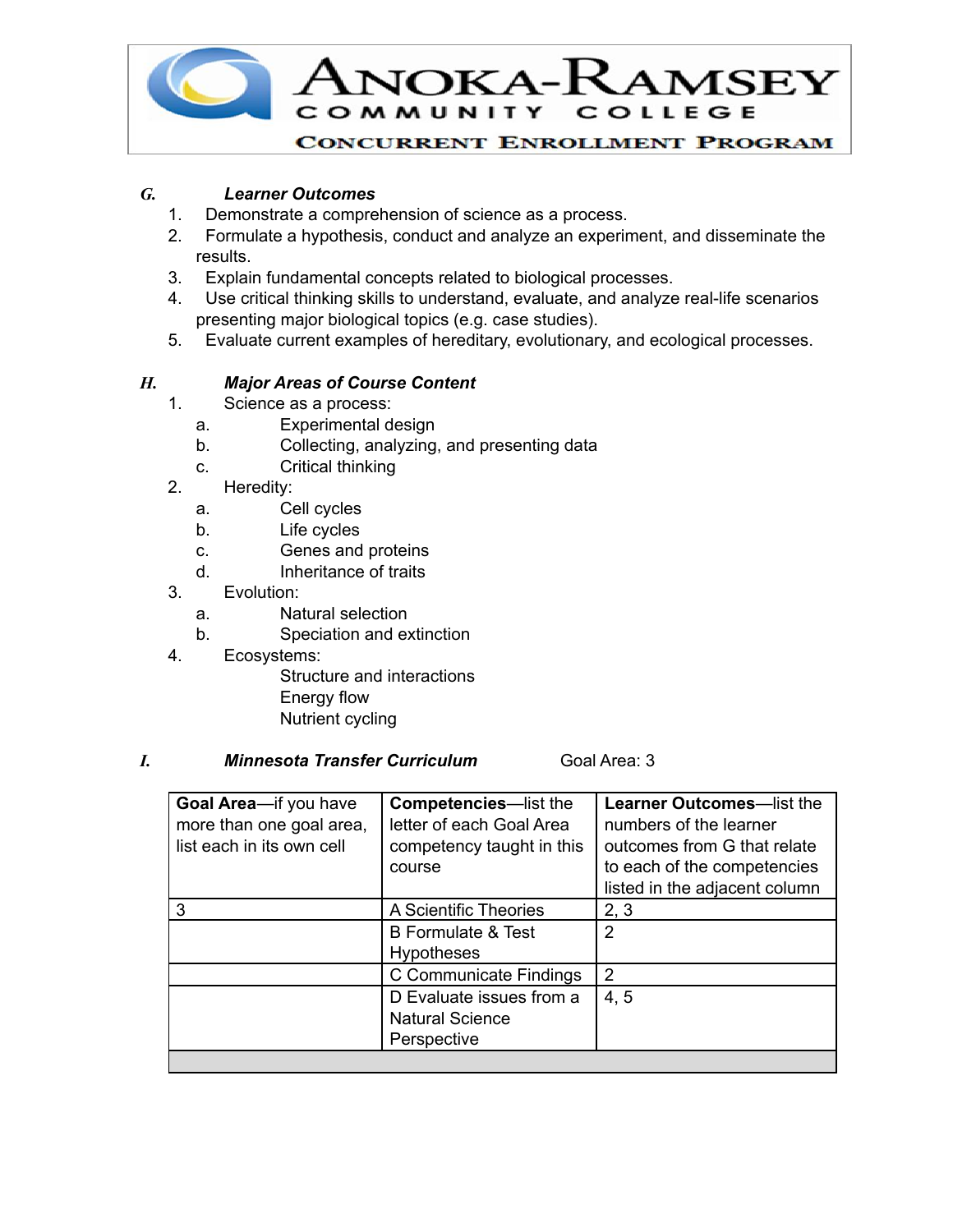

### *J. Credit for Prior Learning Options:*

| <b>Option</b>              | Availability (Yes or No)   If "Yes," Procedure for | <sup>1</sup> Granting Credit |
|----------------------------|----------------------------------------------------|------------------------------|
| Course-Specific Exam       | No                                                 |                              |
| Credit by Portfolio Review |                                                    |                              |

Recommended entry skills/ knowledge: No prerequisites required. Good to excellent reading, writing, and math skills would be very beneficial.

Outline of content: see above under "learner outcomes, major areas of course content."

Schedule Information: Use the calendar on the ARCC Biology website:

### **Adding, Dropping, or Withdrawing from Class:**

 Students may **add a course** through the **fifth** business day of the term or before the course starts, whichever is later.

 Students are allowed to **drop any course** through the fifth business day of the term (courses starting after the first week of the term have an adjusted schedule). Dropped courses do not appear on a transcript and do not impact academic standing.

 Students will have 5 days to determine whether or not he/she wants to **withdraw from the course** without getting a "W". After the fifth day, a student will receive a "W" on his or her transcript through 80% of the year. Withdrawal courses appear on a transcript as a "W" and have a direct impact on academic standing.

**IMPORTANT:** If a student stops attending class but does not officially withdraw, the student will receive the grade (very likely an "F") that is earned in the course. It is the student's responsibility to officially withdraw from the course; the college does not assign a "W" grade for students who fail to officially withdraw.

### **Accommodations for Students with Special Needs**

 Mounds View Public Schools is committed to providing all students with an opportunity to be successful. This commitment is consistent with Minnesota Rule 125A.55 Accommodating Students with Disabilities Act which states that: "A school or school district shall provide a student, "who is an individual with a disability," under Section 504 of the Rehabilitation Act of 1973, United States Code, Title 29, Section 794, or under the Americans with Disabilities Act, Public Law Number 101-336, with reasonable accommodations or modifications in programs." Contact Ann Bettenburg Director of Student Services 651-621-6048.